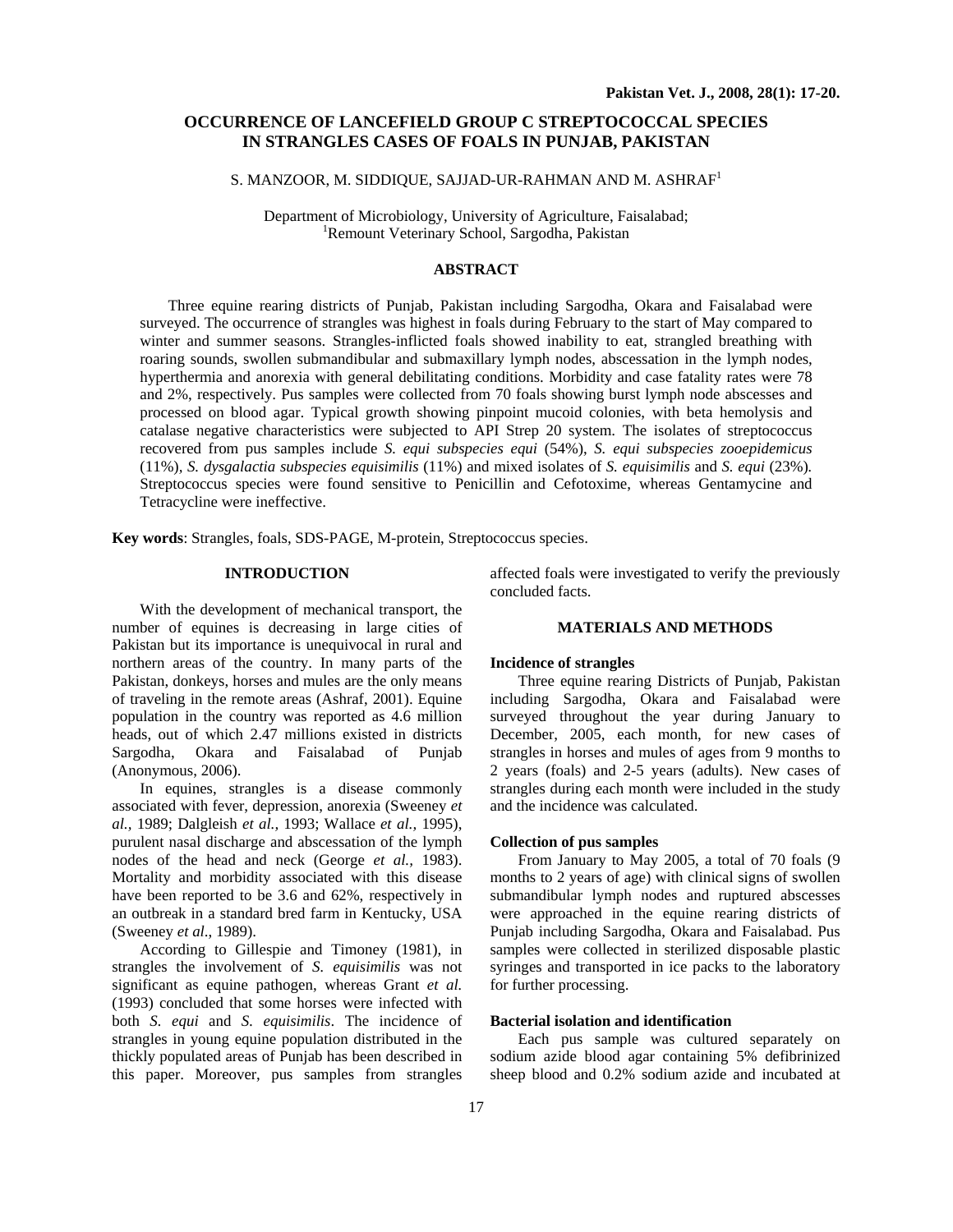$37^0$ C for 24 hours under anaerobic conditions. Pure growth of typical mucoid beta hemolytic colonies were analyzed through Gram's staining, under microscope and were confirmed for streptococcus genus through catalase test. Mucoid, beta hemolytic, and catalase negative colonies containing Gram positive cocci were declared as pure streptococci and were further processed through API Strep 20 system (Bio Meriux®, France) for streptococci species confirmation. Biochemical tests including Voges Proskauer test, Hipurate test, Esculine test, Pyrolidonyl test, Alpha galactosidae test, Beta glucuronidase test, Beta galactosidase test, Alkaline phosphates test, Leucine amino peptidase test, Arginin Dihydrolase test and fermentation of sugars including D-ribose, L-arabinose, D-manitol, D-sorbitol, D-lactose, D-trehalose, Inuline, D-raffinose, Starch and Glycogen in API strep 20 kit system were used to confirm the streptococcal species.

### **Molecular comparison between indigenous**  *Streptococcus equi* **and foreign strain CF32**

M-protein of *Streptococcus equi* was procured following the standard method of Woolcock (1974) and was subjected to Sodium Dodecyl Sulphate Poly Acrylamide Gel Electrophoresis (SDS-PAGE, Timoney and Strickland, 1984). Band pattern observed though SDS-PAGE was compared with that of CF32 strain of *Streptococcus equi* already recovered (Galan and Timoney, 1987).

### **Optimization of modified Todd-Hewitt broth**

Filtered and heat inactivated  $(56^{\circ}C)$  horse serum was dispensed in duplicate at a rate of 2, 5 and 10% in three test tubes containing 10 ml of modified Todd-Hewitt broth. Fresh culture of *S. equi* was inoculated in each of three test tubes. These tubes were incubated at  $37^0$ C and count of streptococcal cells was conducted every 12 hours up to 96 hours.

### **Antibiotic sensitivity**

Streptococcal species were subjected to susceptibility studies against eight antibiotics including Penicillin G,<br>Streptomycin, Sulphamethoxazole, Gentamycine, Sulphamethoxazole, Gentamycine, Chloramphenicol, Cefotoxime, Tetracycline and Ampicillin using standard antibiotic discs and dispenser (Bioanalyse® France). For this purpose standard technique elaborated by Cappuccino and Sherman (2005) was followed.

# **RESULTS**

The incidence of strangles and occurrence of streptococcus species in strangles-inflicted foals of 9 months to 2 years of age during four seasons around the year was recorded and it was found to be the highest during spring season (Mid of January to Start of May). Animals from 2 years to 5 years of age showed no clinical signs in any season of the year (Table 1).

Out of 70 pus samples, typical Streptococcus species were recovered from 55 samples (78.57%), 6 samples had non-streptococcus isolates  $(8.57\%)$ , whereas 9 samples (12.85%) were declared as sterile where no growth appeared even after 96 hours. Single isolate of *S. equi* was recovered in 54%, followed by mixed isolates of *S. equi* and *S. equisimilis* (23%), single isolates of *S. equisimilis* (11%) and single isolate of *S. zooepidemicus* (11%, Table 2).

Molecular analysis of M-protein extracted from *S. equi* revealed a pattern with bands 30 Kda, 41 Kda, 46 Kda and 60 Kda. An equal count  $(4x10^{11}/m)$  was recorded after 24 hours in test tubes containing modified Todd-Hewitt broth with 5 and 10% horse serum at  $37^{\circ}$ C. In broth with 2% horse serum, count was found as  $4x10^9$ /ml.

Each of the three streptococcal species were cultured and growth after 24 hours was subjected to

**Table 1: Incidence of strangles during January to December 2005 in Punjab, Pakistan** 

| <b>Months</b> | Adult horses/mules $(2 - 5$ years) |                          |                   |                          |                   | Young foals (9 months-2 years) |       |      |       |                   |  |
|---------------|------------------------------------|--------------------------|-------------------|--------------------------|-------------------|--------------------------------|-------|------|-------|-------------------|--|
|               |                                    |                          | (Cases in number) |                          |                   | (Cases in million)             |       |      |       |                   |  |
|               | Sargodha                           | Okara                    | Fsd               | Total                    | Incidence $(\% )$ | Sargodha                       | Okara | Fsd  | Total | Incidence $(\% )$ |  |
| $Jan*$        |                                    |                          | $\Omega$          |                          | 0.000             | 0.03                           | 0.01  | 0.01 | 0.05  | 2.00              |  |
| Feb*          |                                    |                          | -                 | 2                        | 0.000             | 0.03                           | 0.02  | 0.01 | 0.06  | 2.40              |  |
| March*        | $\overline{\phantom{a}}$           | $\overline{\phantom{0}}$ |                   |                          | 0.000             | 0.04                           | 0.01  | 0.01 | 0.06  | 2.40              |  |
| April*        |                                    | $\overline{\phantom{0}}$ |                   |                          | 0.000             | 0.02                           | 0.03  | 0.01 | 0.06  | 2.40              |  |
| $May*$        |                                    | $\overline{\phantom{0}}$ | -                 | -                        | 0.000             | 0.01                           | 0.02  | 0.00 | 0.03  | 1.21              |  |
| June          |                                    | $\overline{\phantom{0}}$ | -                 | -                        | 0.000             | 0.00                           | 0.00  | 0.00 | 0.00  | 0.00              |  |
| July          |                                    | $\overline{\phantom{0}}$ | -                 | $\overline{\phantom{0}}$ | 0.000             | 0.00                           | 0.00  | 0.00 | 0.00  | 0.00              |  |
| Aug           |                                    | $\overline{\phantom{0}}$ |                   | -                        | 0.000             | 0.00                           | 0.00  | 0.00 | 0.00  | 0.00              |  |
| Sep           |                                    | $\overline{\phantom{0}}$ |                   | $\overline{\phantom{0}}$ | 0.000             | 0.00                           | 0.00  | 0.00 | 0.00  | 0.00              |  |
| Oct           |                                    | $\overline{\phantom{0}}$ |                   | -                        | 0.000             | 0.00                           | 0.00  | 0.00 | 0.00  | 0.00              |  |
| <b>Nov</b>    |                                    |                          |                   | $\overline{\phantom{0}}$ | 0.000             | 0.00                           | 0.00  | 0.00 | 0.00  | 0.00              |  |
| Dec           |                                    |                          |                   |                          | 0.000             | 0.00                           | 0.00  | 0.00 | 0.00  | 0.00              |  |

\* Strangles season.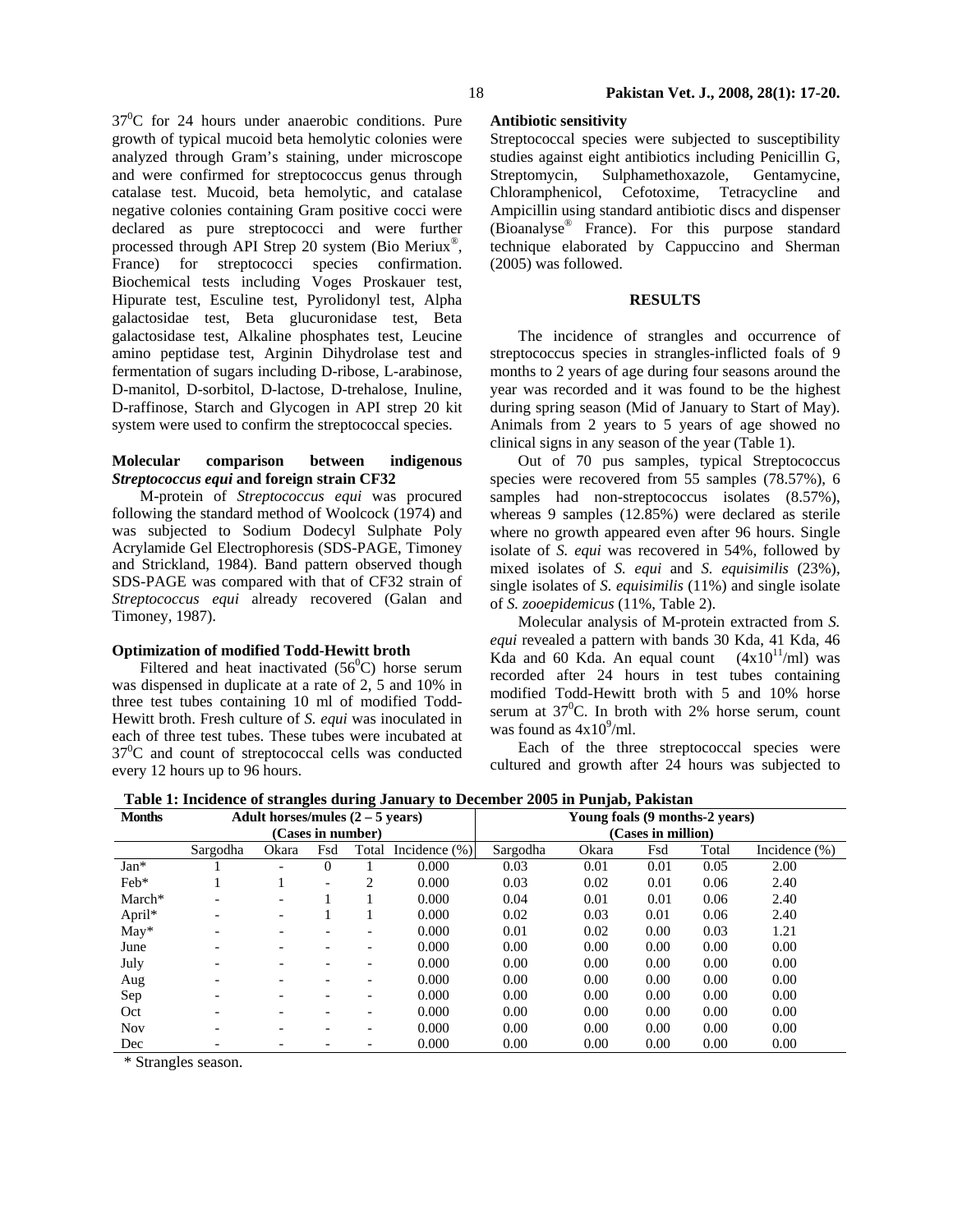| No. $(\% )$ of | Hemolytic    | <b>Esculine</b> |               | <b>Fermentation test</b> | <b>Streptococcal</b> | API#           |                  |         |
|----------------|--------------|-----------------|---------------|--------------------------|----------------------|----------------|------------------|---------|
| isolates       | character    | hydrolysis      | <b>Ribose</b> | <b>Trehalose</b>         | <b>Sorbitol</b>      | <b>Lactose</b> | Spp.             |         |
| 30             | <b>B</b> eta | -ve             | -ve           | -ve                      | -ve                  | -ve            | S. equi          | 0461007 |
| (54%)          | hemolytic    |                 |               |                          |                      |                | subspecies equi  |         |
| 6              | <b>B</b> eta | -ve             | -ve           | $+ve$                    | -ve                  | -ve            | S. equisimilis   | 0461017 |
| $(11\%)$       | hemolytic    |                 |               |                          |                      |                |                  |         |
| 13             | Beta         | -ve             | -ve           | $-ve/+ve$                | -ve                  | -ve            | S. equi &        | 0461007 |
| (23%)          | hemolytic    |                 |               |                          |                      |                | S. equisimilis   | 0461017 |
| 6              | Beta         | $+ve$           | $+ve$         | -ve                      | $+ve$                | $+ve$          | S. zooepidemicus | 4463607 |
| $(11\%)$       | hemolytic    |                 |               |                          |                      |                |                  |         |

**Table 2: Streptococcal species isolated from pus samples in strangles cases of foals** 

eight antibiotic culture sensitivity discs. From the results, it is clear that each of the three recovered streptococcal species was sensitive to Penicillin G and Cefotoxime and showed intermediate behavior against streptomycin and Sulphamethoxazole. Streptococcal species showed resistance against Gentamycine and tetracycline (Table 3).

#### **DISCUSSION**

A survey for the incidence of strangles in young as well as adult population of equines round the year was conducted to get an idea about the season in which this disease can affect animals and to confirm the age group usually inflicted with this disease. Incidence of strangles was found highest in foals of 9 months to 2 years of age during spring season (Mid of January to start of May).

Out of total samples, 23% streptococcal isolates contained mixed growth of *S. equi* and *S. equisimili* and six streptococcal isolates (11%) contained *S. equisimilis* alone, confirming the fact that horses are infected with both *S. equi* as well as *S. equisimilis* (Grant *et al*., 1993). M-proteins of locally isolated *S. equi* after analysis through SDS-PAGE showed a band pattern similar to that found in *S. equi* strain CF32 thus confirming the fact that *S. equi* is homogenous through out the world (Galan and Timoney, 1987).

From the observations made in this study, it is recommended that both *S. equi* as well as *S. equisimilis* should be considered for the development of a safe and effective vaccine against strangles. Optimization of already modified Todd-Hewitt broth was conducted by supplementing the broth with different concentrations of horse serum. From the experimentation, it was concluded that modified Todd-Hewitt broth supplemented with 5% horse serum is economical and efficient compared to broth dispensed with 2% and 10% horse serum for the mass scale growth of *S. equi*.

Antibiotic susceptibility of each of three streptococcal species revealed that in vitro Penicillin G and Cefotoxime were very effective against Streptococci. As far as the effects of antibiotics treatment in strangles is concerned, it is a different story because in early stages of infection the use of these antibiotics aborts the reaction and no immunity is developed and as treatment is withdrawn, the infection re-occurs (Harrington *et al*., 2002). In later stages, lack of sufficient vascularity at the site of infection and abscessation interferes with the antibiotic to combat with infection.

In the present study, it was seen that incidence of strangles continuously increased from January to April and then it started decreasing. In July, no new case was reported after the report of few cases in June. Incidence of strangles from the end of January to the start of May in foals of 9 months to 2 years of age was highest (2.56%) compared to the adult equines of age from 2 to 5 years, confirming the fact that once an animal is infected with strangles it attains life long immunity (Walker and Timoney, 2002).

**Streptococcal Antibiotic Sensitivity Discs (30 micro grams of antibiotic/disc) species Penicillin G Streptomycin Sulphamet Gentam-Chloramp-Cefotoxi-Tetracycline Ampicillin hoxazole ycine henicol me**  *S. equi S*  $(30.5)$ I (13. 5) I  $(12.3)$ R (9.5) I (13.5) S (24.5) R (14) I (12) *S. equisimilis* S (30) I (14) I (11.5) R (9) R (12) S (23) R  $(13.5)$ R (11) *S. zooepidemicus* S (30 .6) I (13.5) I (13) R (9) I  $(14.9)$ S (23.8) R (13 .6) R (11)

**Table 3: Antibiotic sensitivity of Streptococcal isolates recovered from strangles cases of foals** 

 $S =$  Sensitive, I = Intermediate, R = Resistant

Values in parentheses indicate zone diameter in mm.